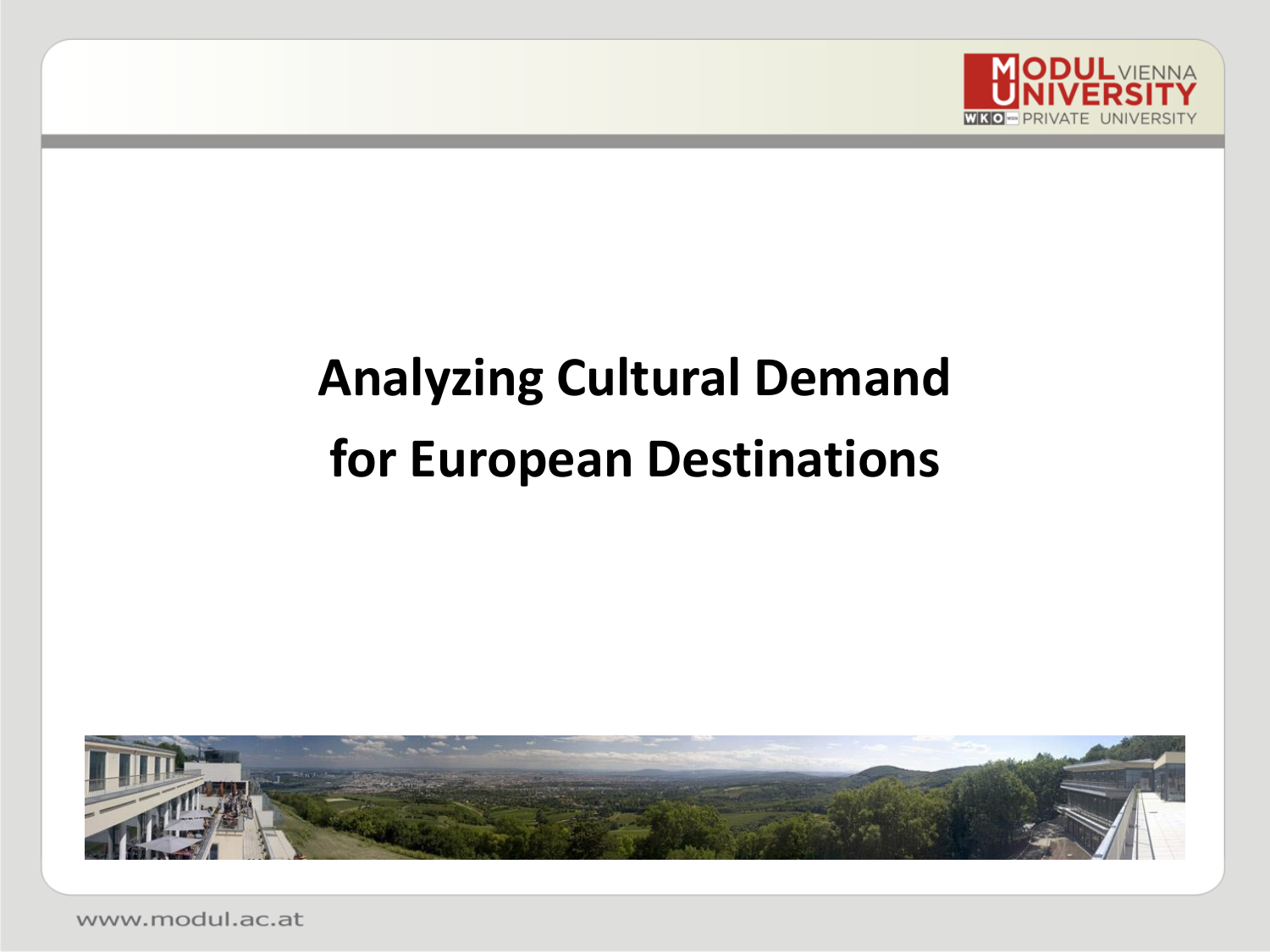### **Visitations to cultural sites**





**Initiative by various tourism organizations since 2001**

#### **Objectives:**

- **Increasing the availability of data for measuring the development of demand for cultural sites in Europe**
- **Standardizing the measurement of visitations to cultural sites**
- **Analyzing the relationship between tourism development and the demand for cultural attractions in a region**





#### **Several significant challenges:**

- **Definition of a cultural site/attraction**
- **How to measure visitations to cultural sites**
- **Classification of cultural attractions**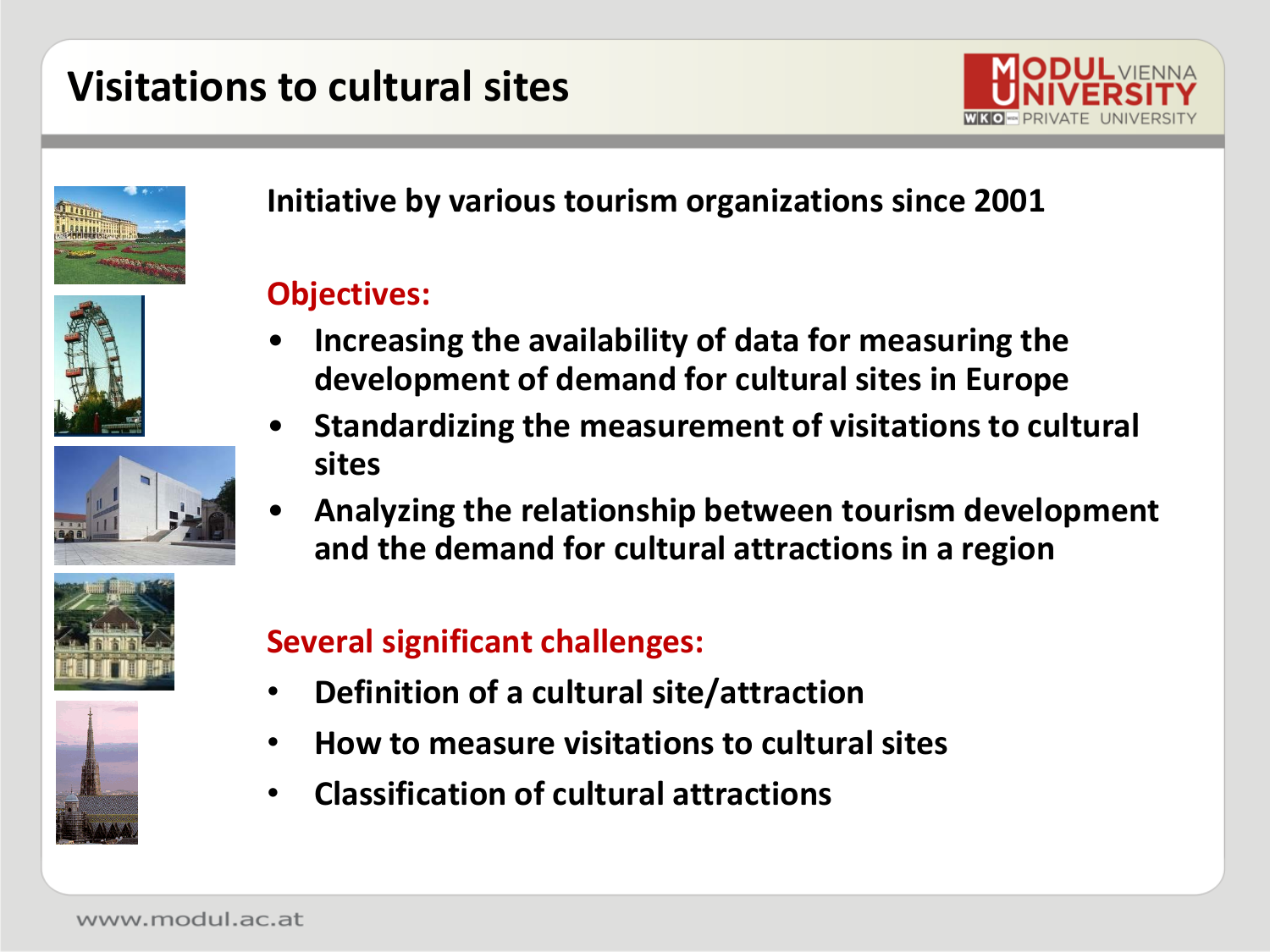### **'Sites' in TourMIS are** *permanently available, spatially confined* **establishments or attractions for visitors that can be experienced either by** *paying an admission or for free***.**

Hofburg/Hofsilber und Tafelkammer Hofburg Kaiserappartements Hofburg/Schatzkammer Hundertwasserhaus Jüdisches Museum Kaisergruft (Kapuzinergruft) Kaiserliche WA biliendepot Kunstforum Bank Austria Kunsthalle Wien Kunsthaus Wien Kunsthaus Wien Kunsthaus Leopold Museum (im Museumsquartier) Lipizzanermuse**um Mozart-Gedenkstätte (Figarohaus) Museen der Stadt Wien Museum für** Angewandte Kunst Museum **für Völkerkunde Museum n. Wegen Museum Kunst Stiftung Ludwig Wien (im** Museumsquartier) Naturhistorisches Museum Neue Burg Öster Warten für Volkskunde Österr. Tabakmuseum

Art Cult Center Österr. Theatermuseum Österreichische Galerie / Belvedere Palais Harrach Pathologisch-

Akademie der Bildenden Künste, Gemäldegalerie Albertina Alpengarten - Belvedere Alt-Wiener Schnapsmuseum Bezirksmuseum Döbling Botanischer Garten der Universität Wien Burgkapelle Burgtheater Donauturm Erzbischöfliches Dom- und Diözesanmuseum Friedrich St. Starx Gloriette Haus der Musik Haus des Meeres Heeresgeschichtliches Museum Hermesville Historisches Museeum der Stadt Wien (Hauptgebäude)

**ODUL** VIENNA

Anatomisches Bundesmuseum Planetarium Propetation Österr. Nationalbibliothek Rathaus (Führungen) Riesenrad Römische Ruinen unter dem Hohen MARKT Salvador-Dali-Schau Schloß Schönbrunn/Schauräume Schmetterlingshaus (im Burggarten) Schönbrunn Palmen Schönbrunn Wagenburg Schönbrunner Tiergarten Secession Sigmund-Freud-Museum Spanische Reitschule (Vorführungen + Training) Stephansdom (Dom,

Katakomben, Turm) Technisches Museum Uhrenmuseum der Stadt Wien Wiener Kriminalmuseum Wiener Staatsoper (Führungen) Zoom Kindermuseum (64 Wien)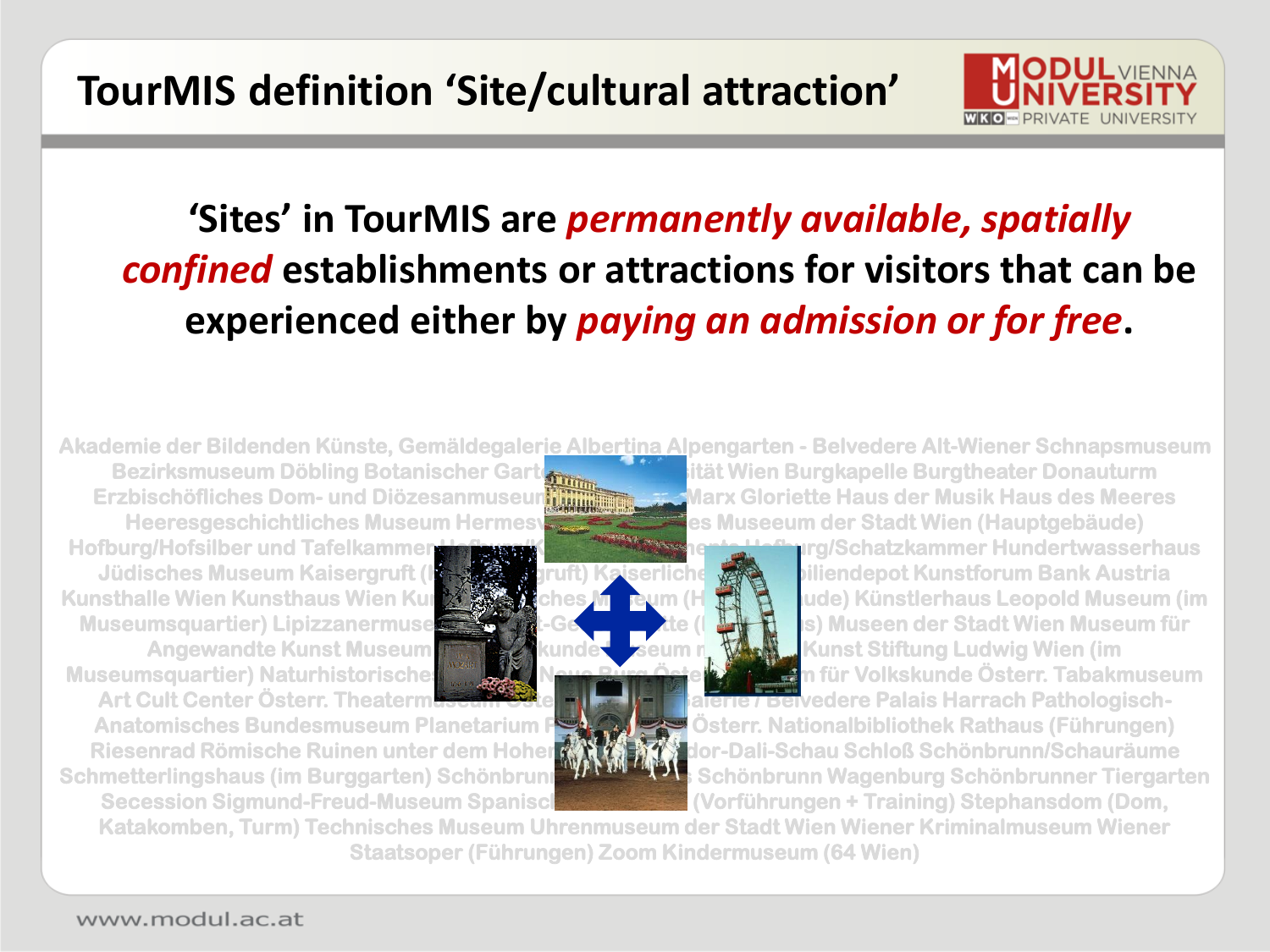### **Classification**



#### **19 Forms of supply**

| 1 Museums or galeries                                                            | 11 Theatres                                     |
|----------------------------------------------------------------------------------|-------------------------------------------------|
| 2 Churches and Monasteries                                                       | 12 Operas                                       |
| 3 Historic streets or hiking paths                                               | 13 Concert Houses                               |
| 4 Castles, ruins or palaces                                                      | 14 Historic birth places or residental premises |
| 5 Adventure/amusement parks and exhibitions 15 Zoos and other animal attractions |                                                 |
| 6 Natural Parks and reserves                                                     | 16 Hot springs, spas and water sport sights     |
| 7 Cablecars, elevators and similar                                               | 17 Mines and caves                              |
| 8 Ferries and boat excursions                                                    | 18 Towers and viewing spots                     |
| 9 Company/premises exhibitions/Tours                                             | 19 Memorial and cemeteries                      |
| 10 Historic train rides                                                          |                                                 |

**Self-assessment by the manager or by the researcher \*Each site needs to be assigned to exactly one of these categories**

#### **4 Types of experiences**

**(1) Entertainment (2) Cultural (3) Tradition (4) Landscape and buildings \*A site may be associated to multiple experiential categories**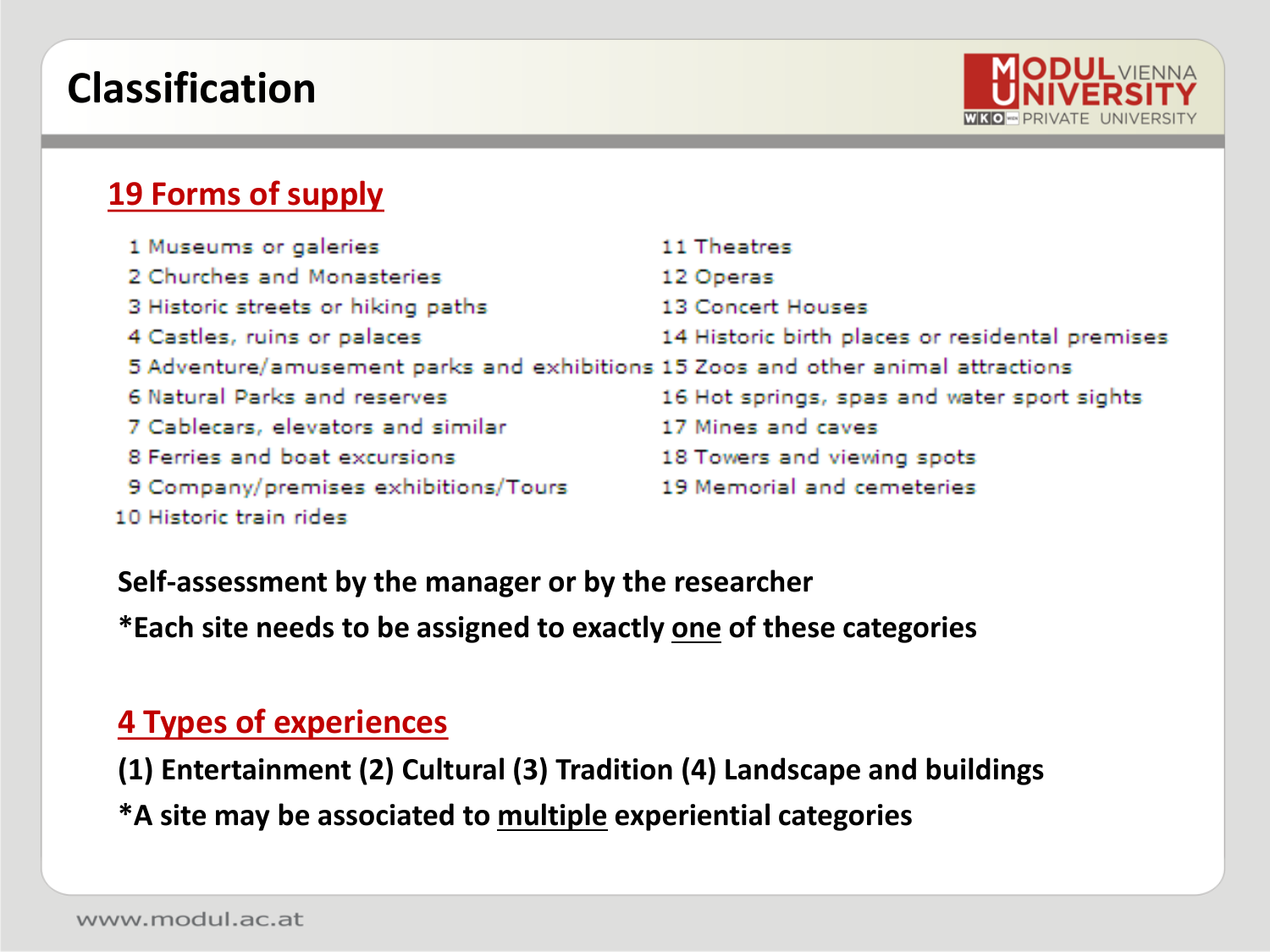

## **TourMIS: A Live Demo (1)**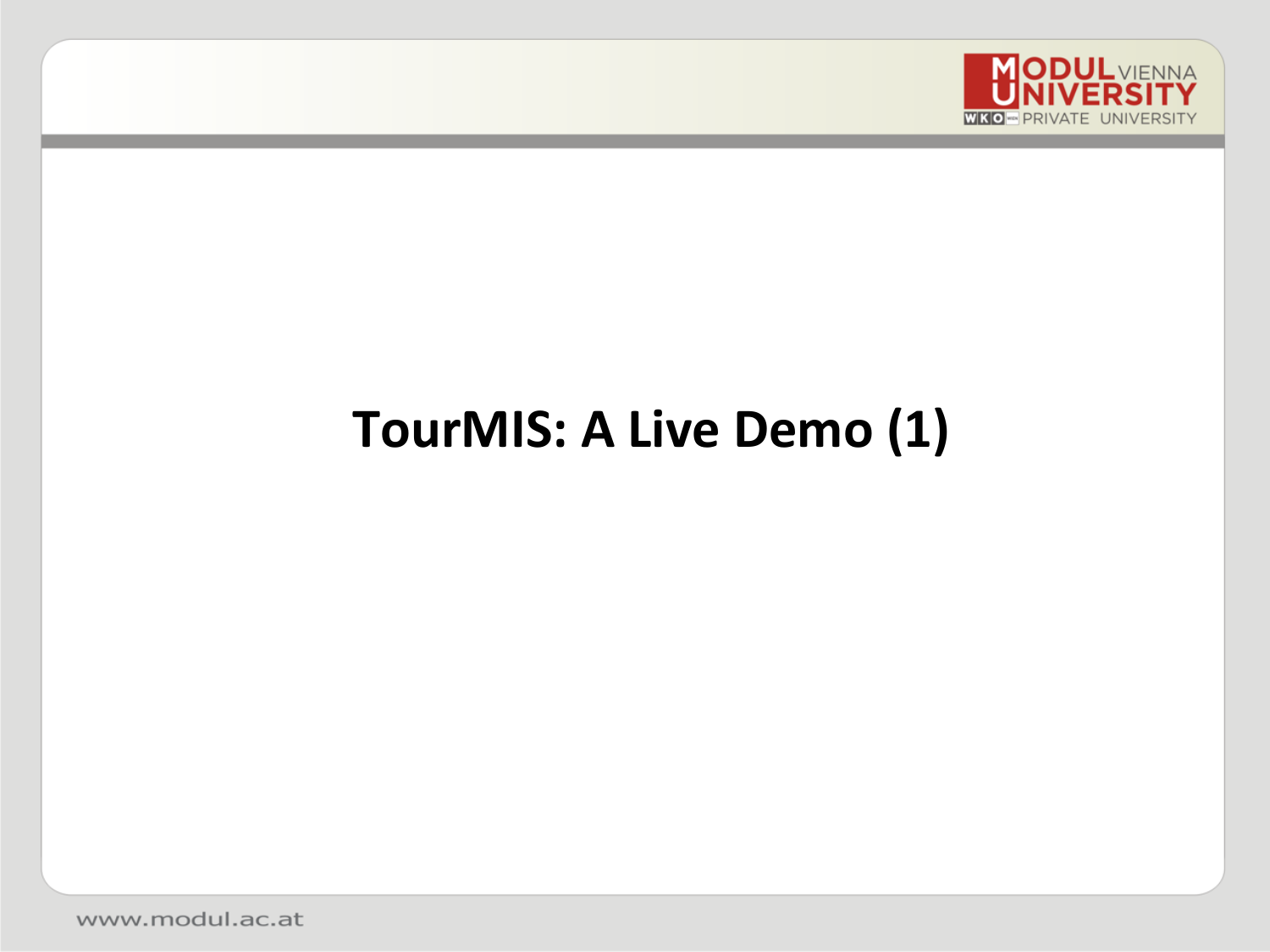

### **The ECM Shopping Barometer**

www.modul.ac.at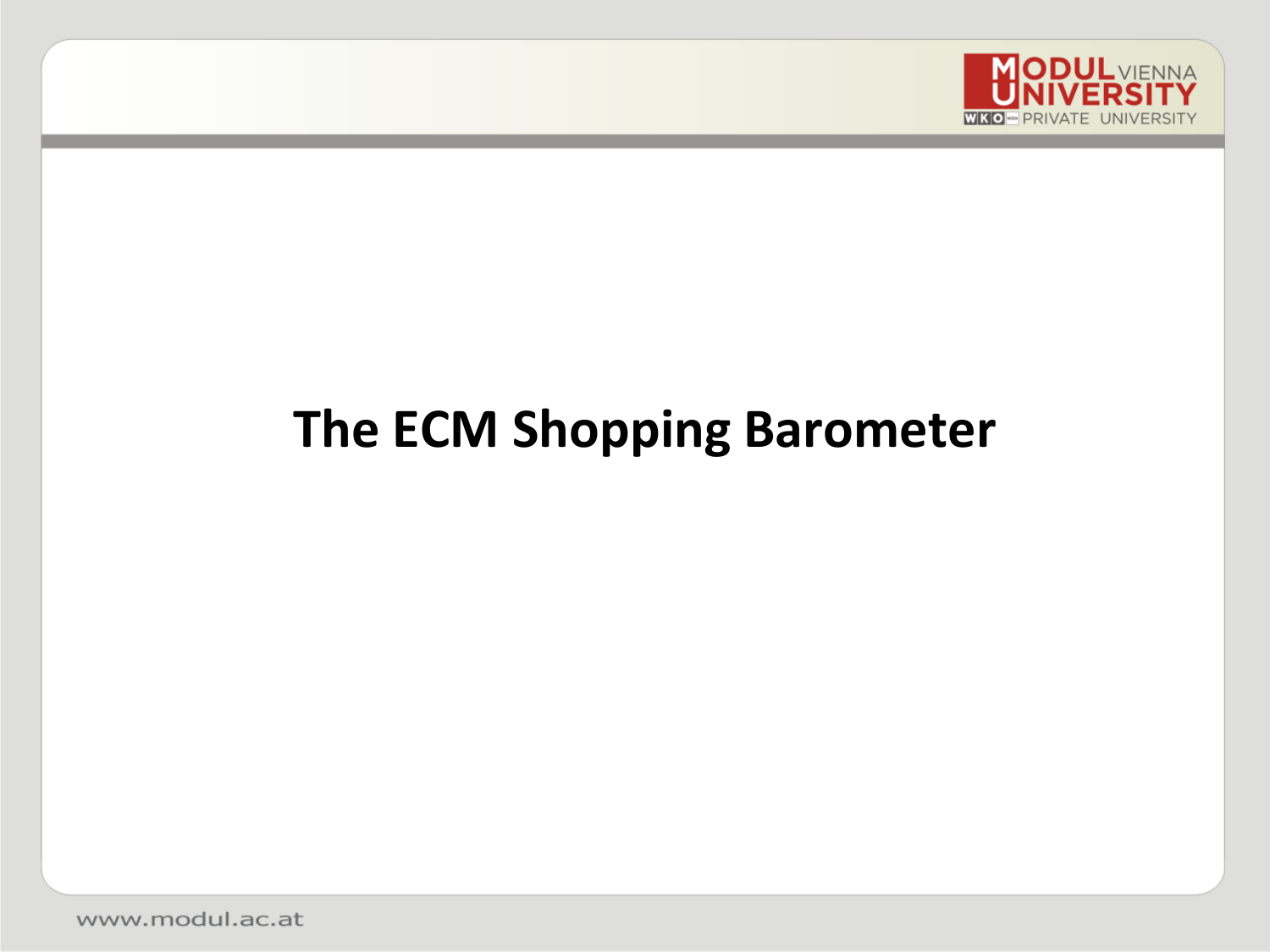### **The ECM shopping barometer**



### Objective:

- To shed light on the costs differential existing across cities in Europe, collecting publicly available data for a specific set of items among those commonly consumed by visitors.
- $\circ$  The final goal of the project is to rank destinations according to their costliness and to gain a deeper insight on visitors' perception of their experience in a city.
- Challenges:
	- o What prices to collect?
	- o Comparability of services and prices
- Sample size:
	- $\circ$  2012: 10; 2013: 38; 2014: 32; 2015: 16; 2016: 11; 2017: 11; 2018: 10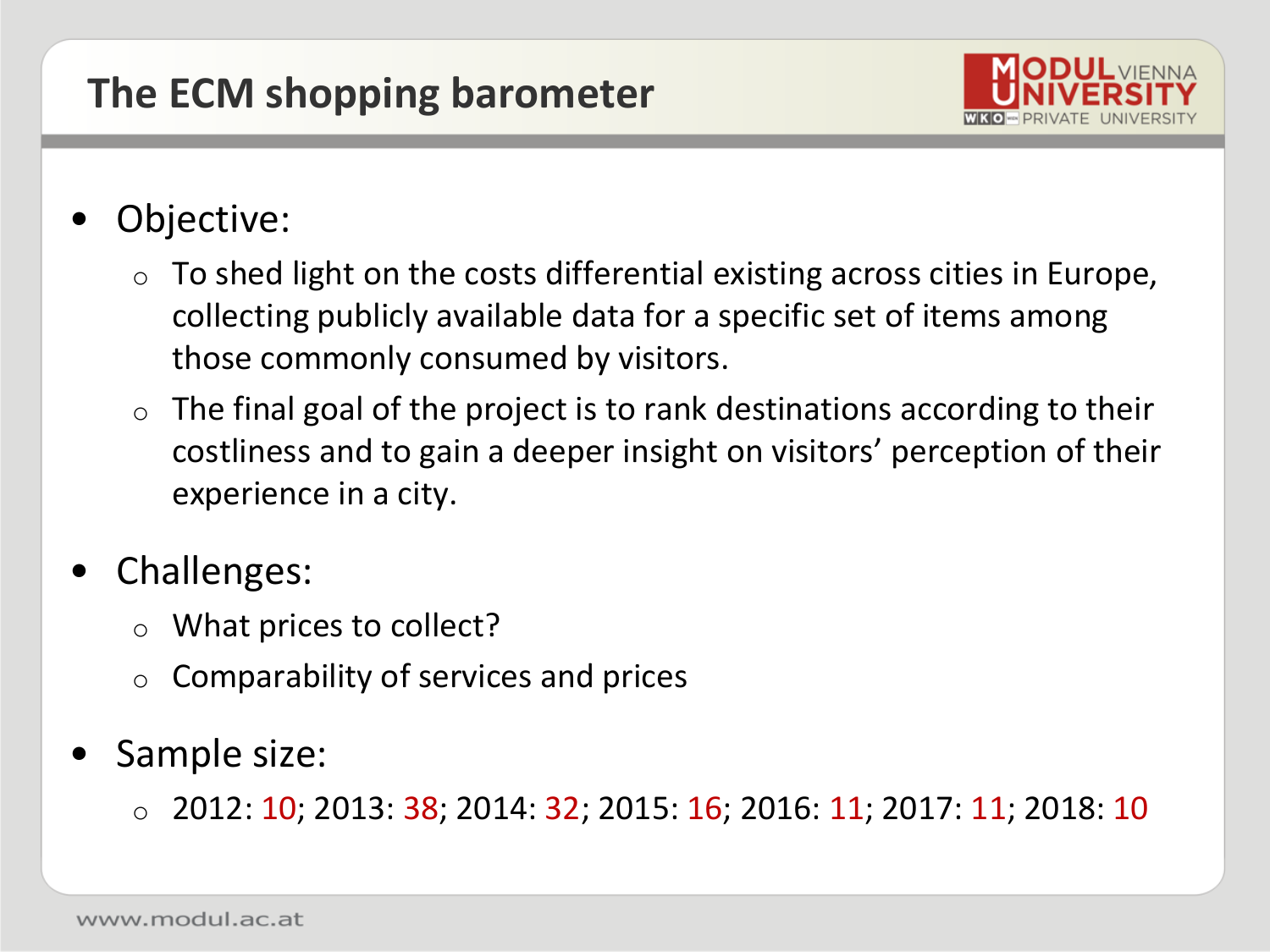

- Guidelines (Manual) Prices should:
	- reflect the final price (i.e., include VAT and eventual tourists taxes)
	- $\circ$  refer to the regular price for individual's consumption (discounts for groups or special categories are not considered)
	- $\circ$  are collected from businesses in the city center
	- are collected in the local currency (converted into Euro)
	- are collected at a specific time of the year, but refer to a one-year period
- The shopping bundle covers the main service categories required by tourists at the destination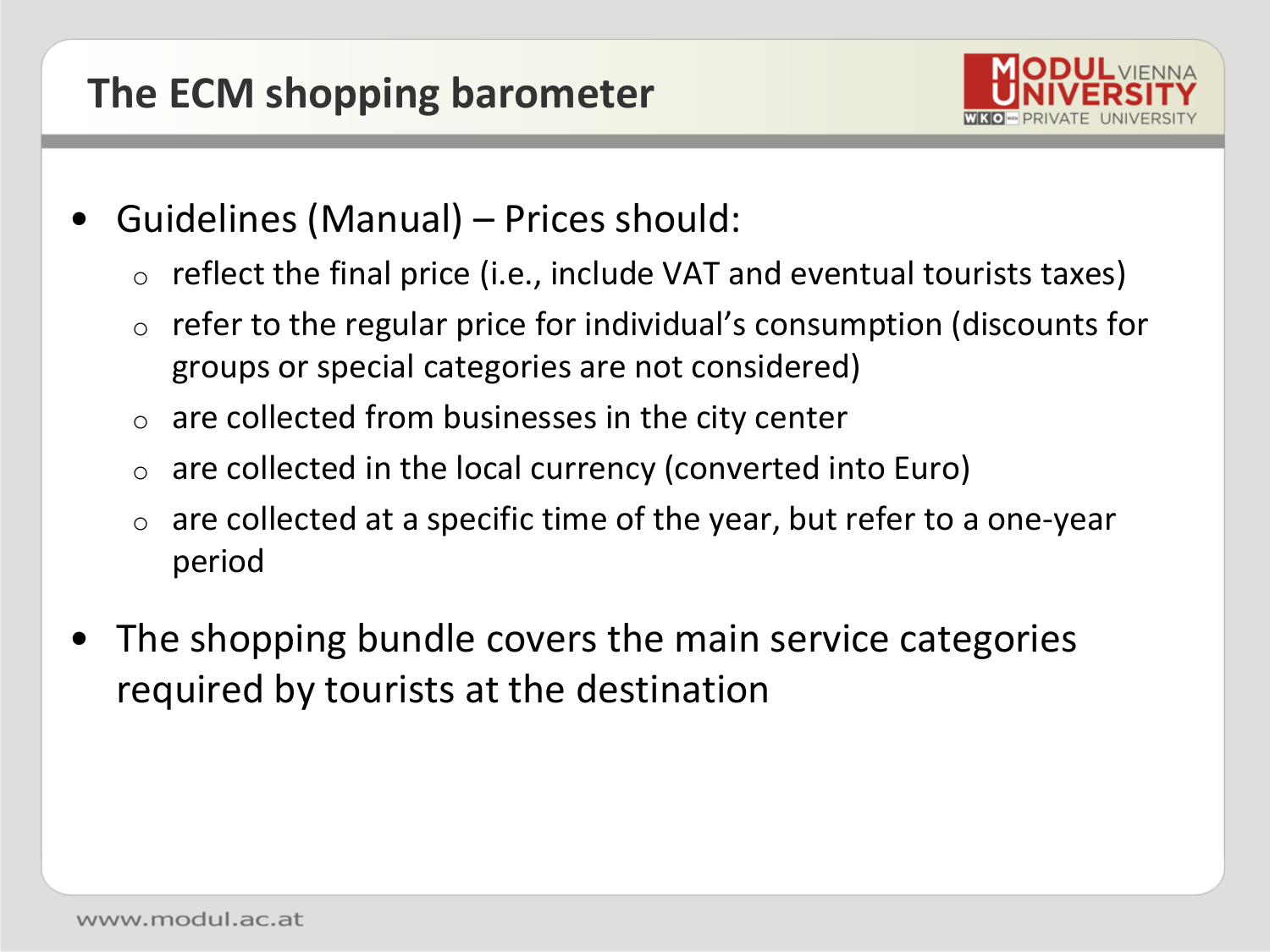

| Local<br>transport          | Taxi from airport to city centre (1 person including luggage)                                                                              | If the city has more than one airport, the                                                                                                                                                      |  |
|-----------------------------|--------------------------------------------------------------------------------------------------------------------------------------------|-------------------------------------------------------------------------------------------------------------------------------------------------------------------------------------------------|--|
|                             | Train from airport to city centre (1 ticket, 2nd class)<br>OR public transport bus from the airport to the city center (1 ticket, regular) | researcher has to select the airport recognized as<br>the one where the majority of international guests<br>arrive. The name of the airport has to be specified<br>in the notes.                |  |
|                             | 1 day ticket for the local public transport                                                                                                |                                                                                                                                                                                                 |  |
| Food and<br><b>Beverage</b> | Price for a business lunch of 3 courses, no drinks, in the restaurant of a 4-star hotel in<br>the city centre                              | The restaurant can be part of one of the hotels<br>contacted for the room rates.                                                                                                                |  |
|                             | Price for a dinner of 3 courses, no drinks, in the restaurant of a 4-star hotel in the city<br>centre                                      |                                                                                                                                                                                                 |  |
|                             | Price of a classic pizza, Margherita with 2 toppings, for 1 person                                                                         | Price collected at a Pizza Hut in the city centre                                                                                                                                               |  |
|                             | A Coke, 0,33 l, in a Pizza Hut restaurant in the city centre                                                                               | If a 0,33 I Coke is not available, the price should<br>refer to a medium size Coke (or other soft-drink).                                                                                       |  |
|                             | A Beer, 0,33 l, in a Pizza Hut restaurant in the city centre                                                                               | If a 0,33 I beer is not available, the price should<br>refer to a medium size beer.                                                                                                             |  |
|                             | Big Mac meal at McDonalds in the city center                                                                                               | The price refers to a Big Mac menu, including 1 Big<br>Mac, french fries and one drink at a regular price<br>(no special offers)                                                                |  |
|                             | Espresso in the lobby bar of a 4-star hotel                                                                                                | The bar can be part of one of the hotels contacted<br>for the room rates.                                                                                                                       |  |
| Entertainm<br>ent           | Regular price for 1 ticket for the opera, 1 adult, no reductions.                                                                          | The opera should be a classical piece. The seat<br>should be in the parterre, 5th row in the middle.                                                                                            |  |
|                             | Regular price for 1 ticket for a classical concert, 1 adult, no reductions.                                                                | The seat should be in the parterre, 5th row in the<br>middle. If the concert takes place in different<br>venues, select the price which represents the<br>average between the different venues. |  |
|                             | Regular price for the entrance to the biggest/main museum (permanent collection),<br>for 1 adult, no reductions.                           | The price should refer to the regular entrance fee<br>and should not be collected on days with special<br>offers.                                                                               |  |
|                             | Regular price of 1 ticket for the hop-on hop-off sightseeing bus, 1 adult, no reductions                                                   | If the hop-on hop-off bus is not available, another<br>similar sightseeing tour (e.g. tourist train) can be<br>used and specified in the notes.                                                 |  |
|                             | Zoo, entrance of 1 adult, no reductions.                                                                                                   | If the zoo is not available a similar attraction can<br>be used (e.g. Tropicario, Mini Europe).                                                                                                 |  |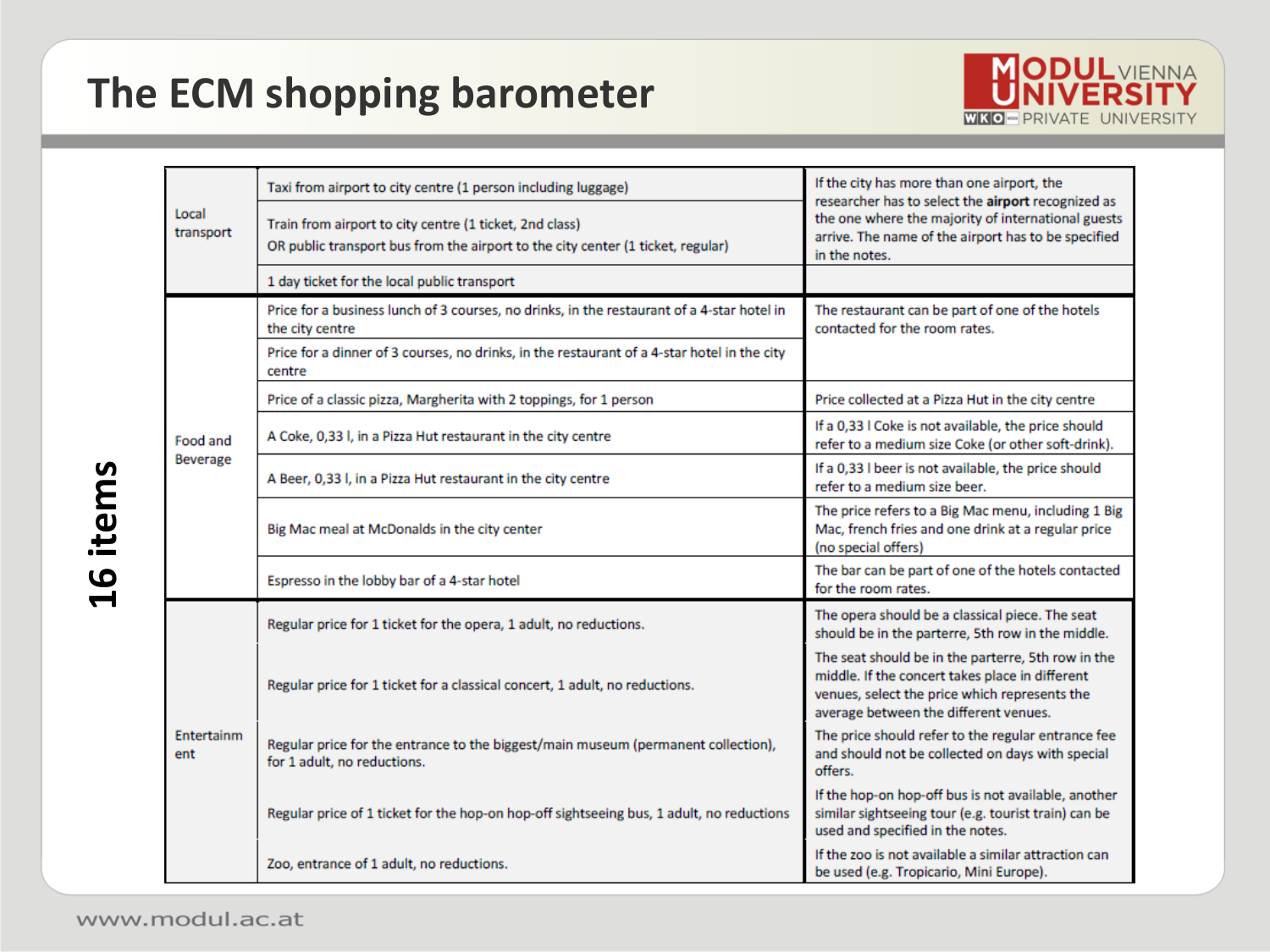

### **TourMIS: The Live Demo (2)**

www.modul.ac.at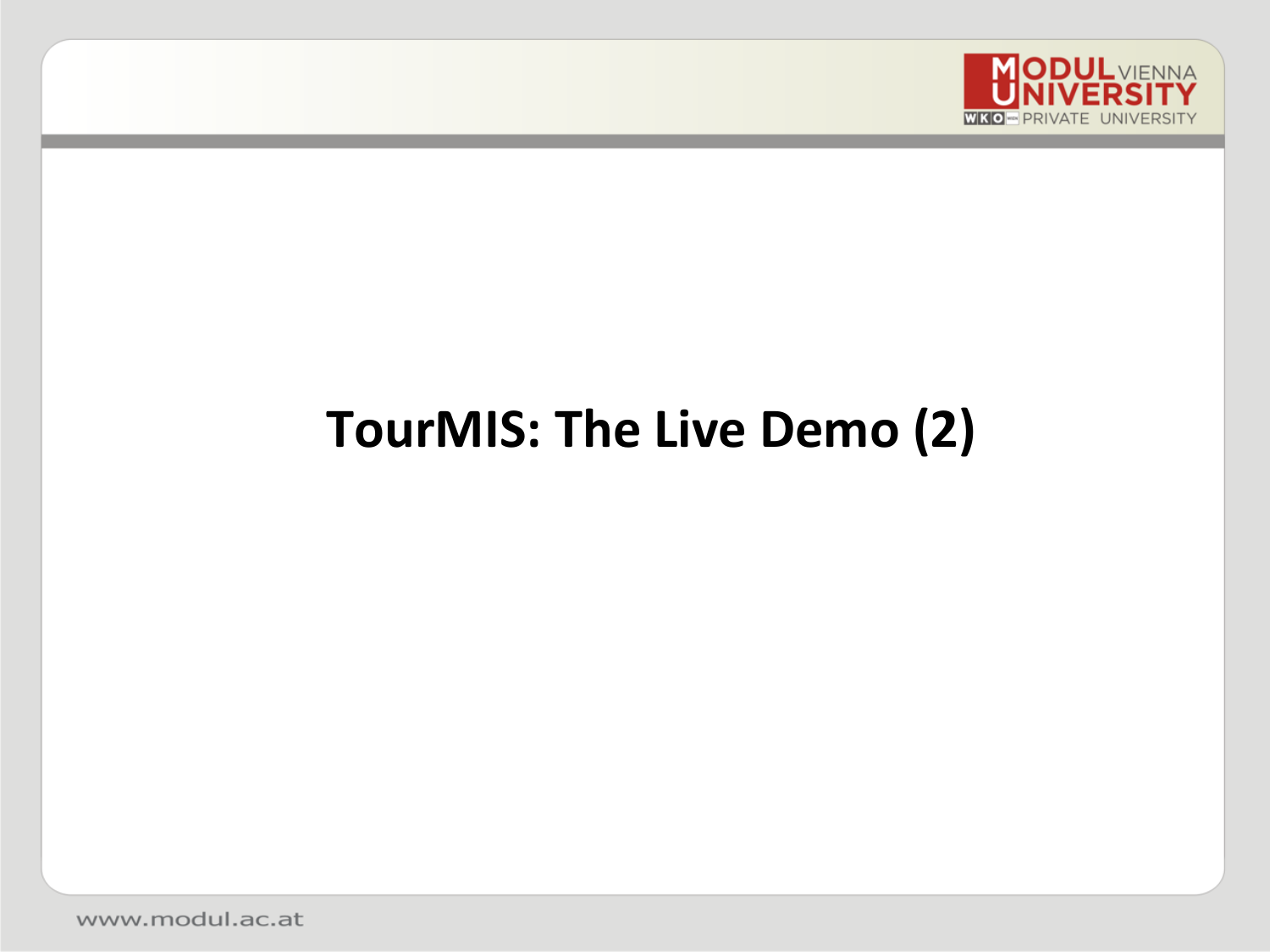

### **Website Analytics**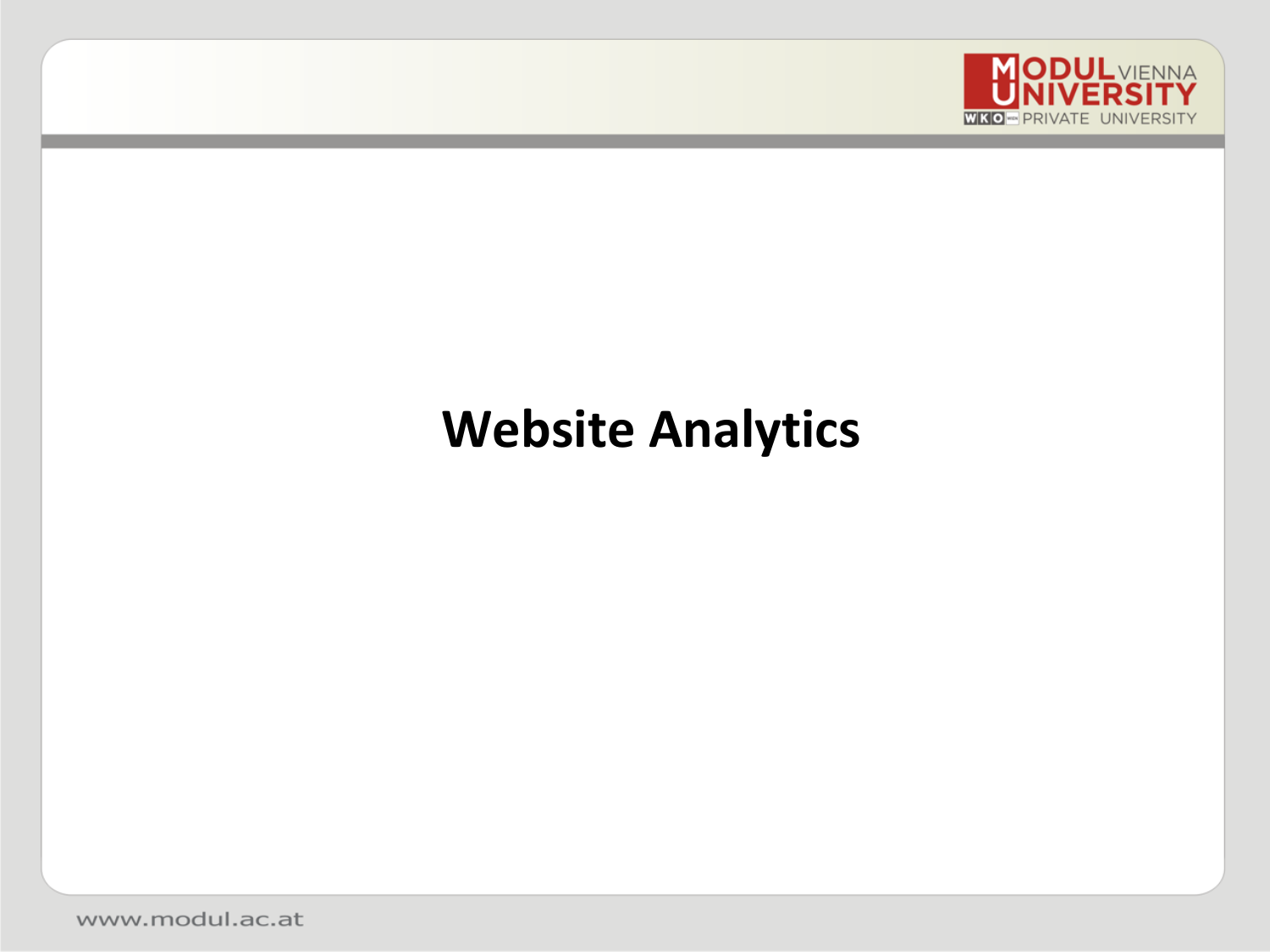



- One of the main travel information sources on the internet are DMOs' websites such as www.vienna.info, visitdenmark.com, etc.
- Google Analytics shows website user statistics such as time spent on the page, number of visitors to the page, and number of page views.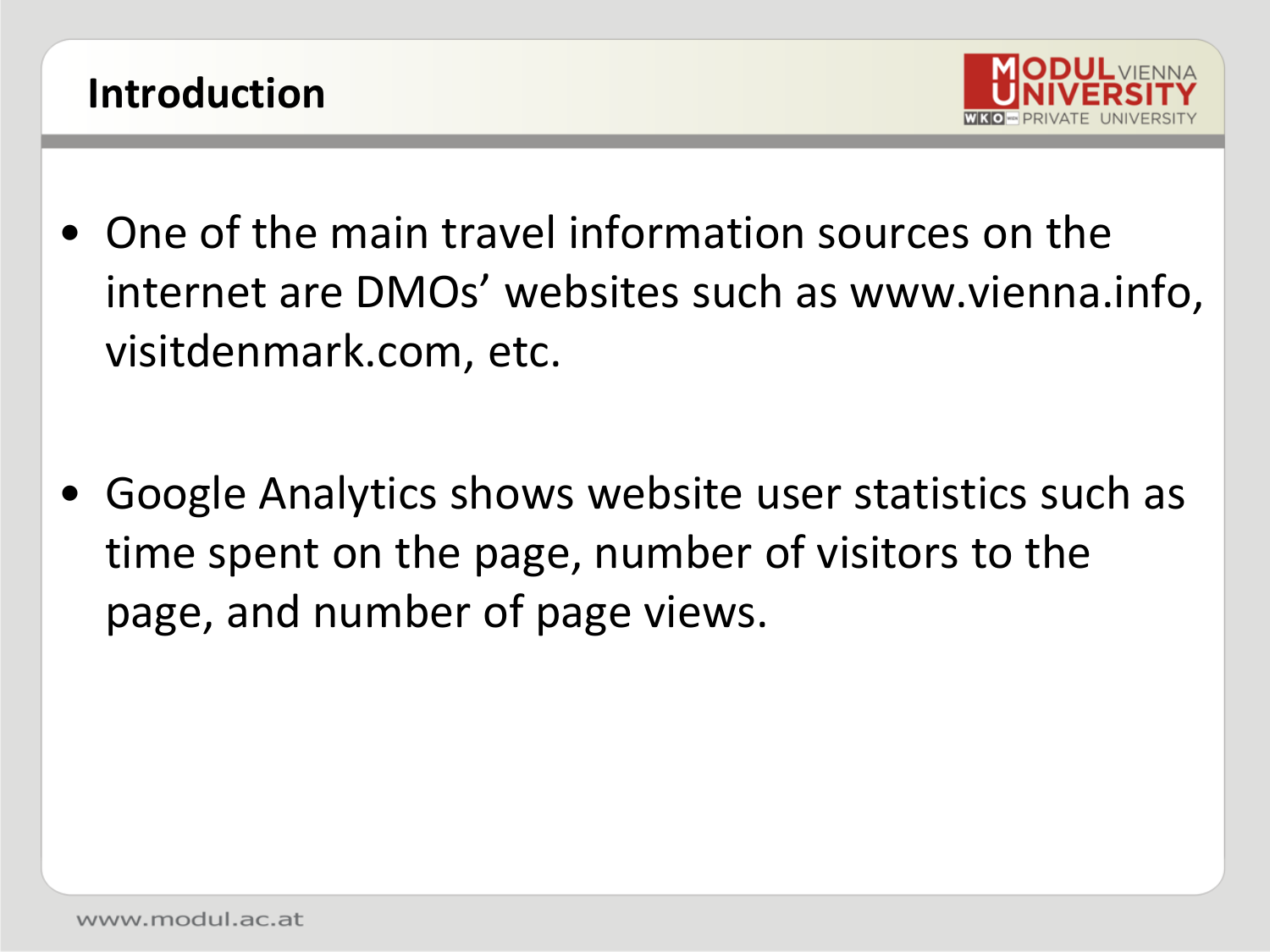

Allows insight into:

- Who is using your website?
- What are your visitors looking for?
- Where are users coming from and going to before and after visiting your website?
- When and how long has the website been accessed?

Most commonly used tools:

• Google Analytics, Matomo (javascript tagging of pages in real-time)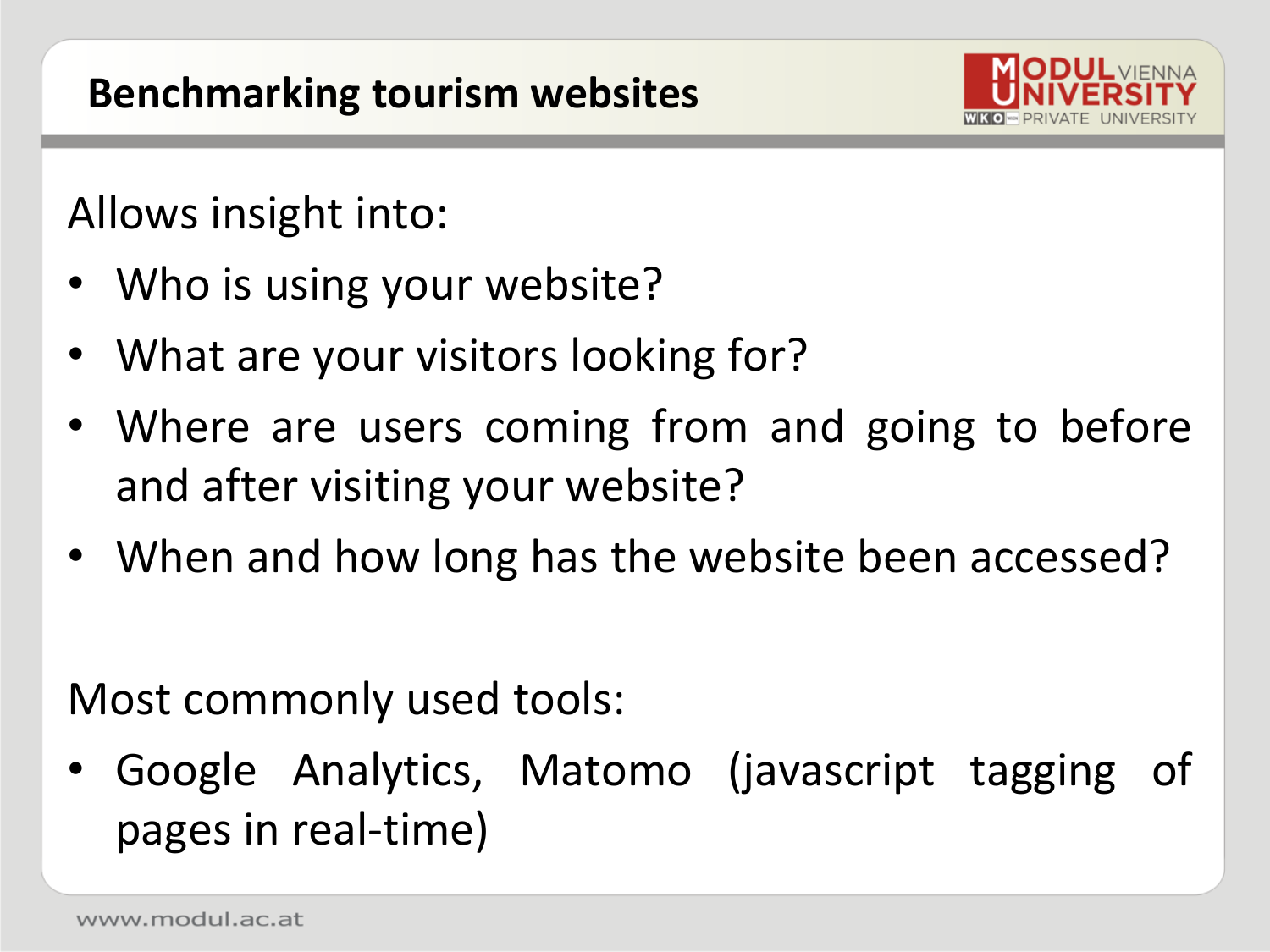### **How does webanalytics work?**





<!-- Matomo -->

< script type="text/javascript">

var pkBaseURL = (("https:" == document.location.protocol) ? "https://survey.modul.ac.at/piwikAnalytics/" :

"http://survey.modul.ac.at/piwikAnalytics/");

document.write(unescape("%3Cscript src='" + pkBaseURL + "piwik.js' type='text/javascript'%3E%3C/script%3E"));

< /script><script type="text/javascript">

#### try {

var piwikTracker = Piwik.getTracker(pkBaseURL + "piwik.php", 3);

piwikTracker.trackPageView();

piwikTracker.enableLinkTracking();

 $\}$  catch( err )  $\{ \}$ 

< /script><noscript><p><img src="http://survey.modul.ac.at/piwikAnalytics/piwik.php?idsite=3" style="border:0" alt="" /></p></noscript>

< !-- End Matomo Tracking Code -->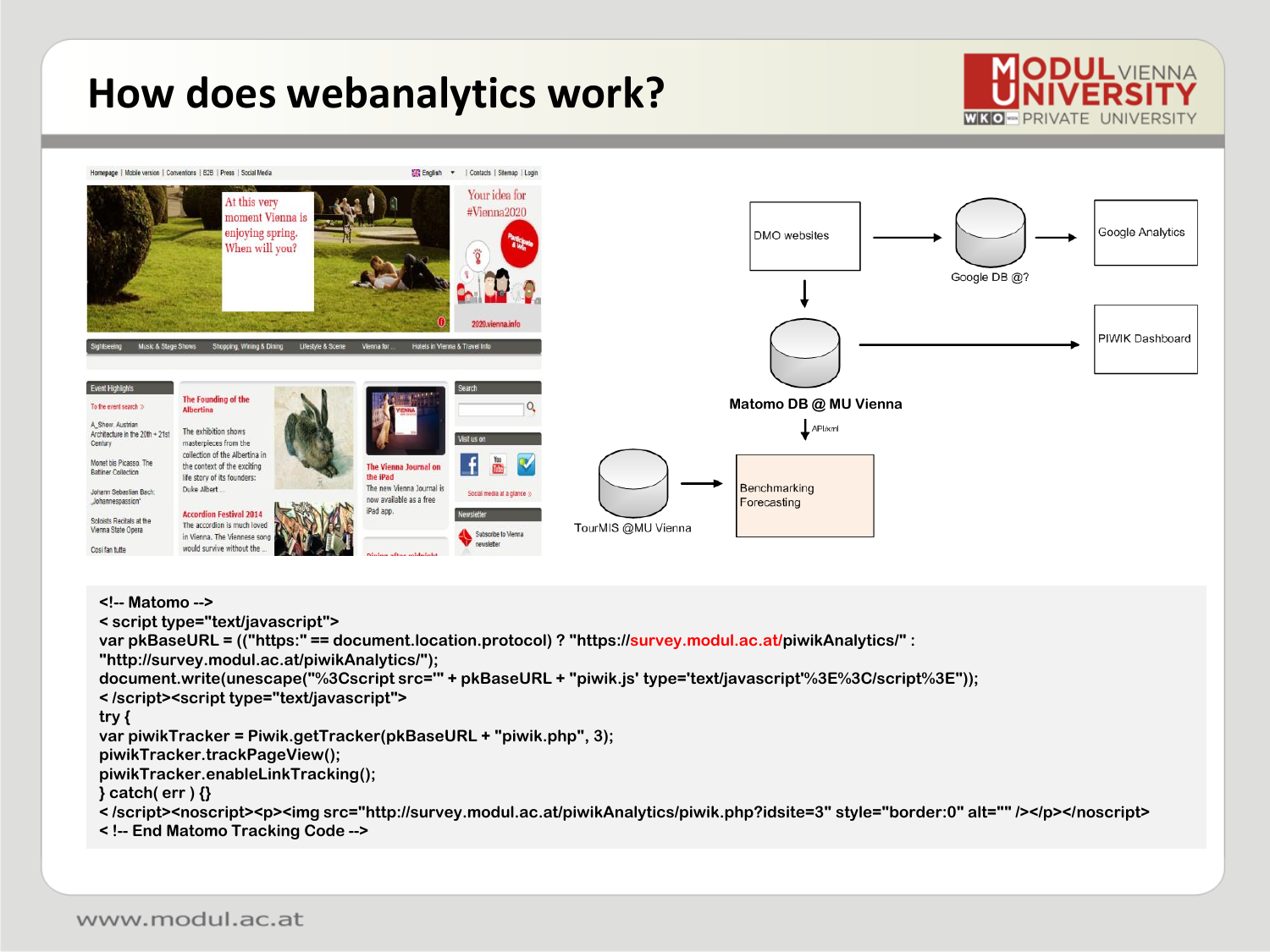

# **TourMIS: The Live Demo (3)**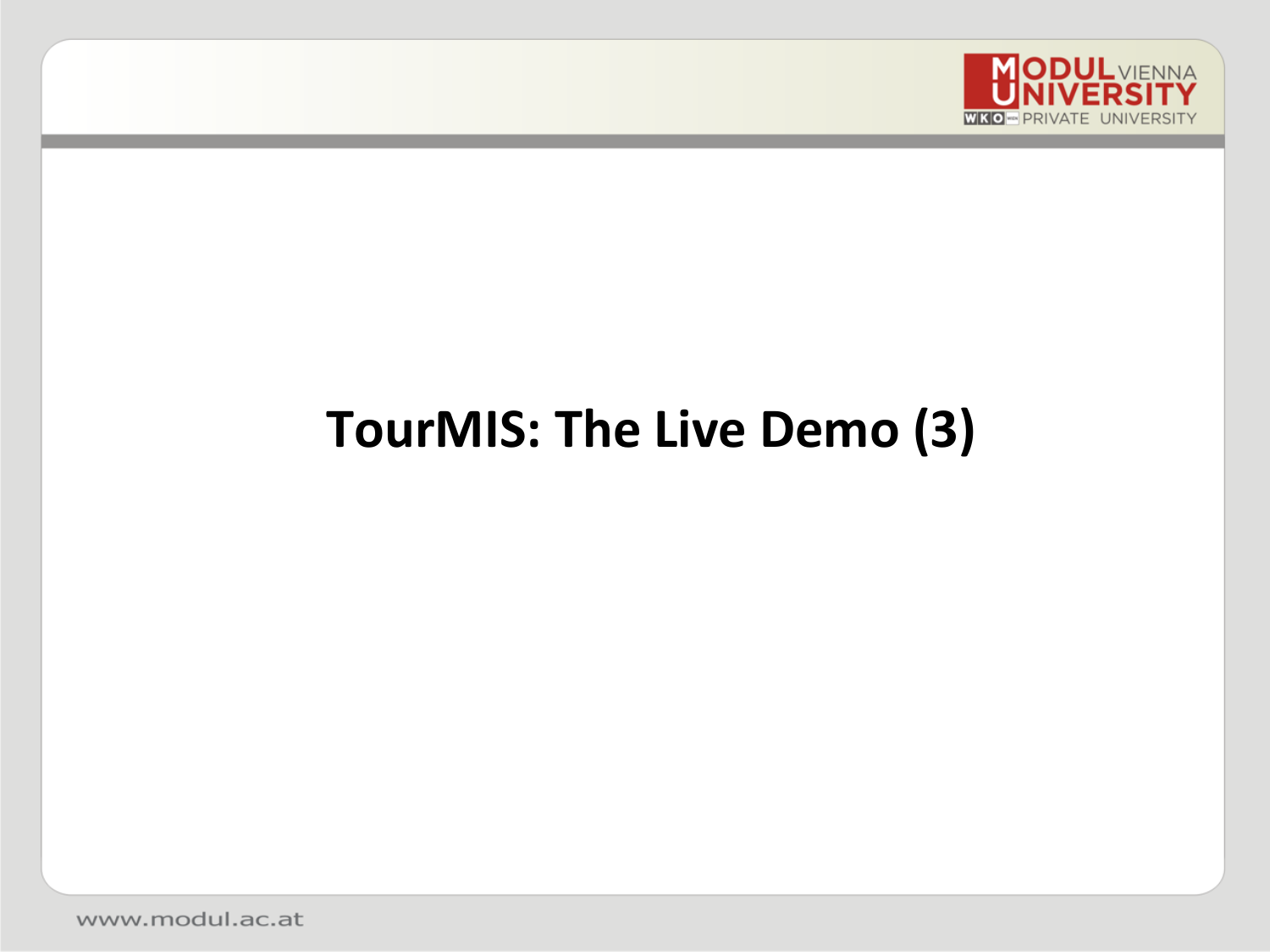



- Due to the large volume of data we collect, we need space to store them (= 3,840GB)
- TourMIS webanalytics setup fee (snippet installation, database initialization, user rights) EUR 400,- (one time)
- Bandwidth contribution per year: EUR 300,- (starting on 1.1., initial months until 1.1. = free)